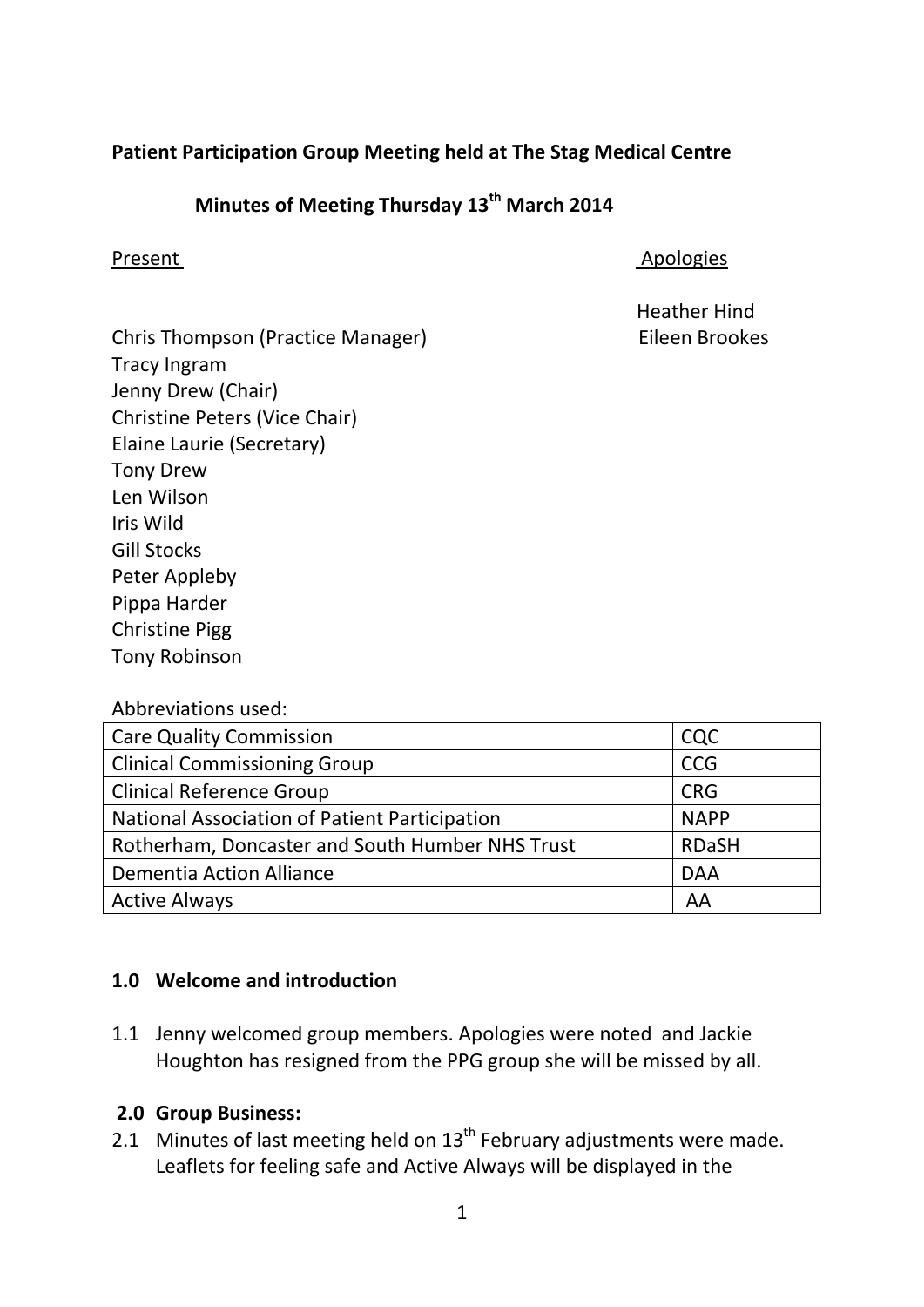surgery's and put on the Web Site. Jackie Townend will be doing Health checks at the surgery for Cardio Vascular disease for patients who are not identified already with the practice and are living with Cardio Vascular disease. Doctor Clitheroe is now clinical exec of the CCG group and doctor Muthoo is CCG, PRG group. An item from the January meeting was corrected – Pippa harder is not the secretary she is Chair of the carer's group. The minutes were then approved.

#### 2.2 Matters Arising

There were no matters arising.

### **3.0 Admiral Nurse Development - Len Wilson**

3.1 Jenny and Len are presenting at the Health and Well-Being Board at their meeting on the  $26<sup>th</sup>$  March at 9.30 am and the next presentation will be at the Older peoples mental health group on the  $9<sup>th</sup>$  of April at 2 pm. It will be the version 3 of the presentation.

 It was suggested by the CCG that a more realistic number of 9 Admiral Nurses were needed as the population aged over 65 in Rotherham was way over the figure quoted of 40,000. It was stated that we were correct in our estimation and that 4 would be enough based on the figures quoted from Public Health England - National General Practice Profiles of 45000 over the age of 65 which is the ratio of 1 Admiral nurse per 10,000 over the age of 65 as recommended by Dementia UK.

 The Health Network will circulate the information and they had the Presentation and Health Watch and will feedback to us.

 The independent agent said the age limit is 35 upwards in Rotherham. The money saved by patients being kept in their own homes instead of going into residential care is significant and employing Admiral nurses would enhance their care.

Councillor Wyatt was very enthusiastic.

 Len pointed out the article on our campaign for Admiral Nurses has appeared all over the town which is thanks to David Coldrick and is in the Whiston Parish Magazine. So the publicity on Admiral Nurses is gaining strength in a variety of community magazines.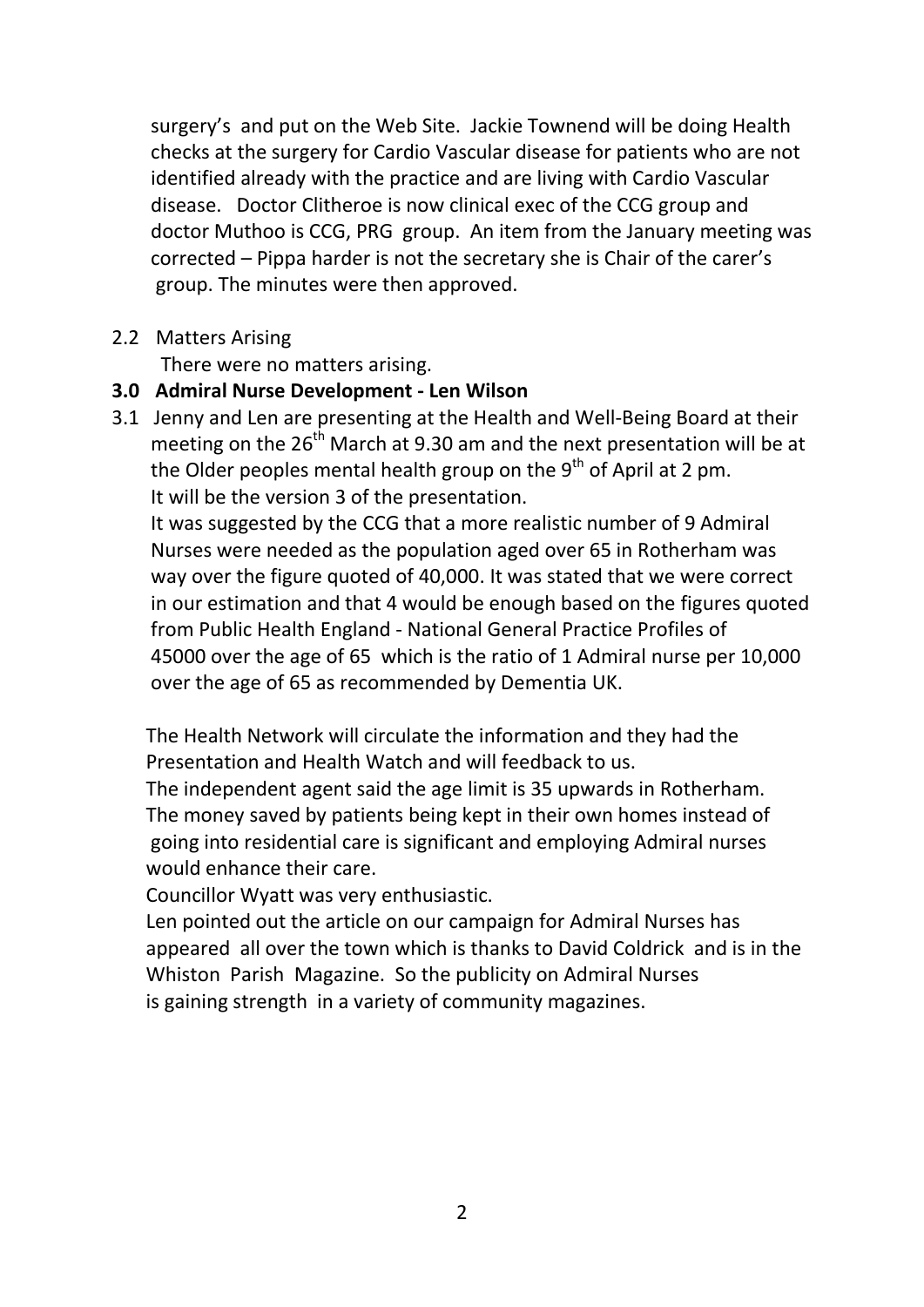# **4.0 Third GP Practice Survey-Jenny and Tony Drew**

4.1 Jenny thanked who were involved getting the surveys in and despite the Tablet having a minor problem we succeeded in 306 responses which is a decent total number ensuring 95% satisfaction. Not many patients were aware that giving their mobile phone number to the receptionist would ensure a reminder would be sent re an online

appointment having been made.

 Most comments were very positive in favour of the practice. Active Always was promoted as some questions were on exercise. Lots of our patients and their family's do exercise on their own. Next year's Survey will differ from the recent one in that we will be addressing the Friends and Family test.

4.2 Chris said we need feedback on bad reviews if we don't know what the problem is it can't be solved. Doctors can make appointment with a patient if the rota is on. The making of appointments on line caused a few problems will find solutions.

 Chris Peters found it very interesting talking to patients getting their perspective on the practice. Hopefully we can do more on our PPG awareness week.

The results will be on the Web site with a report to the CCG.

# **5.0 News from Practice – Chris Thompson**

5.1 Doctor Proctor is leaving the practice at the end of the month. Prescription are being issued every 28 days and the need to publicise prepaid prescription's needs to be looked into to make savings for patients, Oak house at Bramley may have some information and the Local pharmacy's should have forms.

# **6.0 Any other business**

6.1 Chris Peters asked about a tablet scheme where tablets that haven't been opened and are not out of date and no use to the patient could be used for  $3<sup>rd</sup>$  world Countries the surgery are not able to do anything about it so she will take it up with Boots the Chemist. Tony will put some information on our Webb Site page regarding the

Tablet Scheme.

- 6.2 The National Data Base has been extended for the moment please let the Surgery know there was some confusion on which form to fill in.
- 6.3 Stickers need to be put under the pictures regarding who took them and the location of the picture. Also patients were interested in buying the